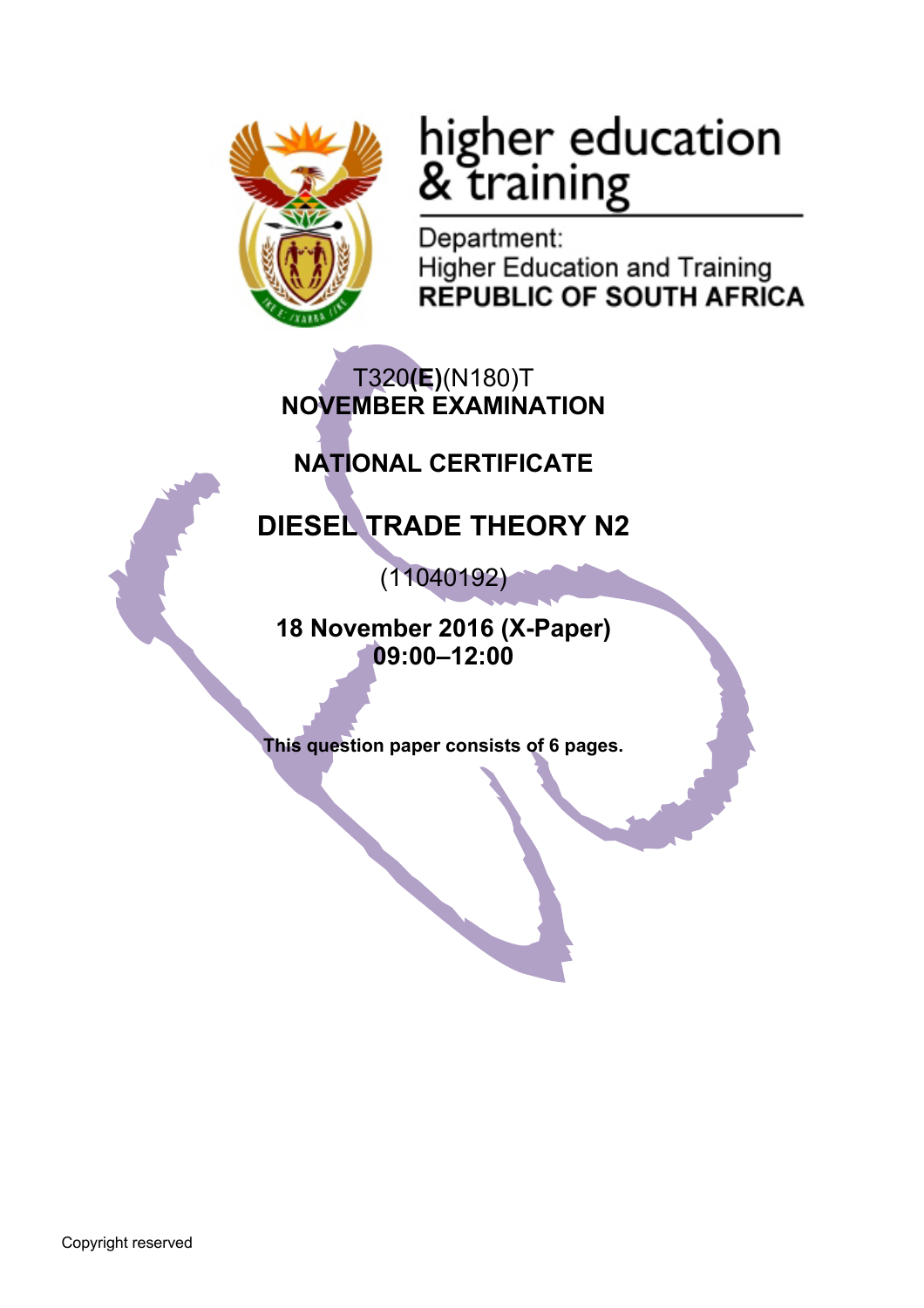## **DEPARTMENT OF HIGHER EDUCATION AND TRAINING REPUBLIC OF SOUTH AFRICA**

NATIONAL CERTIFICATE DIESEL TRADE THEORY N2 TIME: 3 HOURS MARKS: 100

#### **INSTRUCTIONS AND INFORMATION**

- 1. Answer ALL the questions.
- 2. Read ALL the questions carefully.
- 3. Number the answers according to the numbering system used in this question paper.
- 4. Start each question on a NEW page.
- 5. Write neatly and legibly.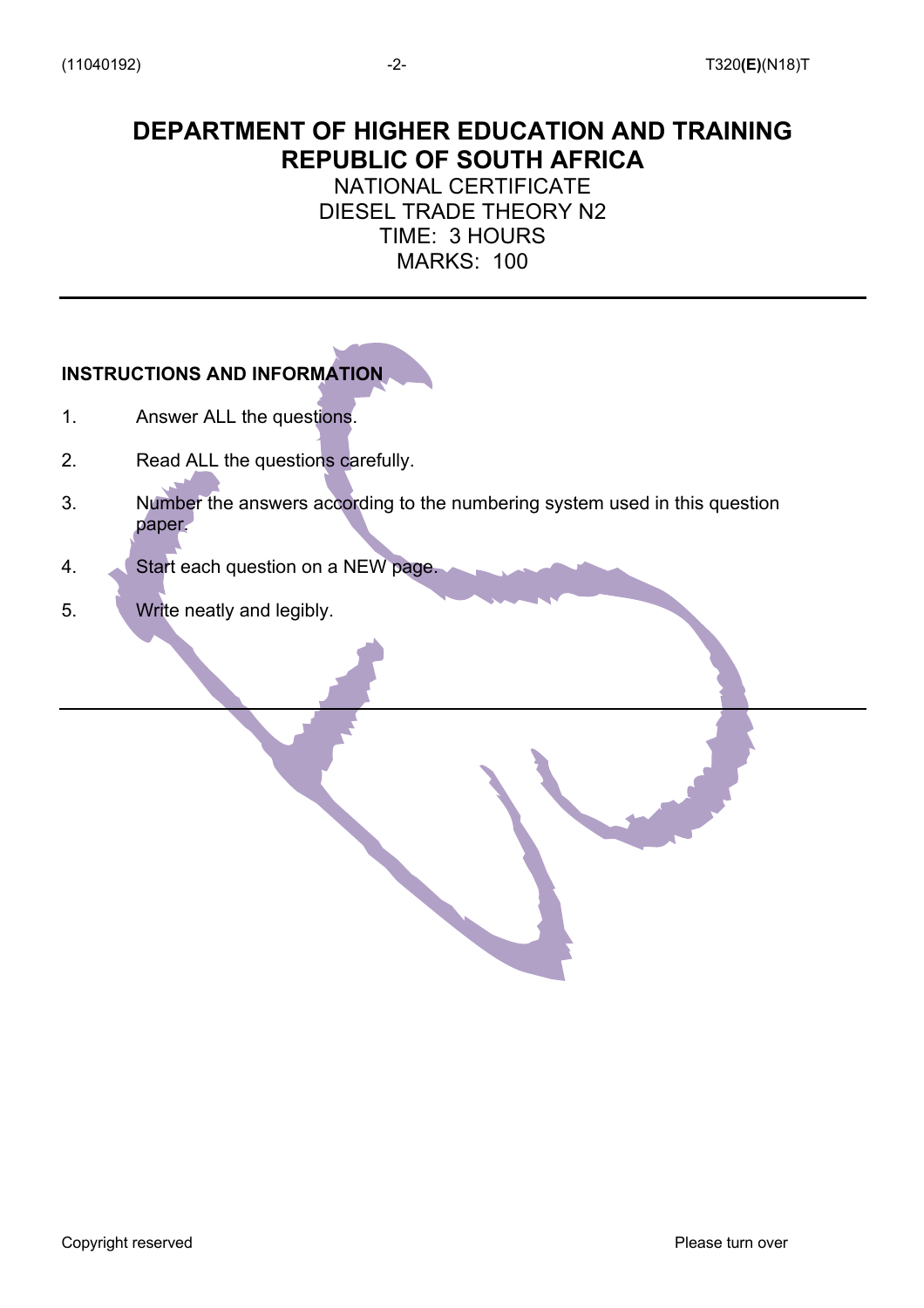#### **QUESTION 1**

- 1.1 Various options are provided as possible answers to the following questions. Choose the answer and write only the letter (A–D) next to the question number (1.1.1–1.1.5) in the ANSWER BOOK.
	- 1.1.1 In gear systems, speed reduction means torque...
		- A stabilisation.
		- B increase.
		- C reduction.
		- D will not influence.
	- 1.1.2 The ring gear is mounted on the ...
		- A differential housing.
		- B differential case.
		- C axle housing.
		- D driven pinion.

1.1.3 Universally used suspension spring for heavy commercial vehicles is…

- A fully elliptic.
- B semi elliptic.
- C one quarter elliptic.
- D three quarter elliptic.
- 1.1.4 The axle shaft is not supported at either end by bearings in ...
	- A semi floating axle.
	- B full floating axle.
	- C three quarter floating axle.
	- D stub axle.
- 1.1.5 The boiling range of diesel fuel may be expected to be in the range …
	- A 70°C to 100°C.
	- B 125°C to 135°C.
	- C 150°C to 200°C.
	- D 230°C to 375°C.

 $(5 \times 1)$  (5)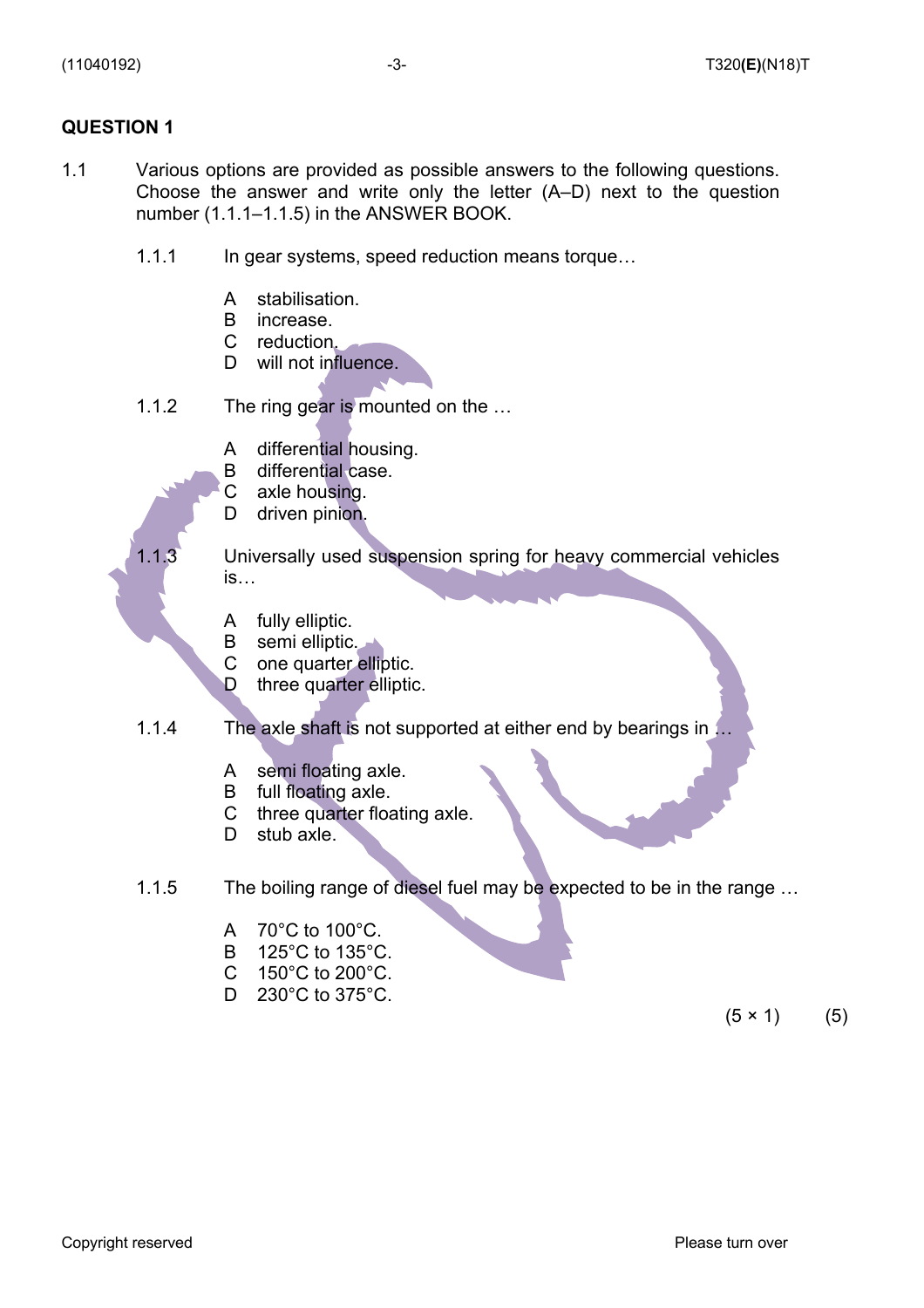$\overline{B}$  $\Delta$  $\mathbf C$ F D Е FIGURE 1 1.2 Label items (A–F) in your ANSWER BOOK. (6) 1.3 Give a reason for the following tests that are carried out on a diesel fuel injector 1.3.1 A cylinder balance test (1) 1.3.2 Opening pressure test or pop test (1) (1) 1.3.3 Back leakage test (1) 1.3.4 Spray pattern test (1) 1.3.5 Dry seat test (1) 1.4 Name FOUR types of injector nozzles that are used on diesel engines. (4) **[20]**

FIGURE 1 shows an injector used in a four-cylinder diesel engine.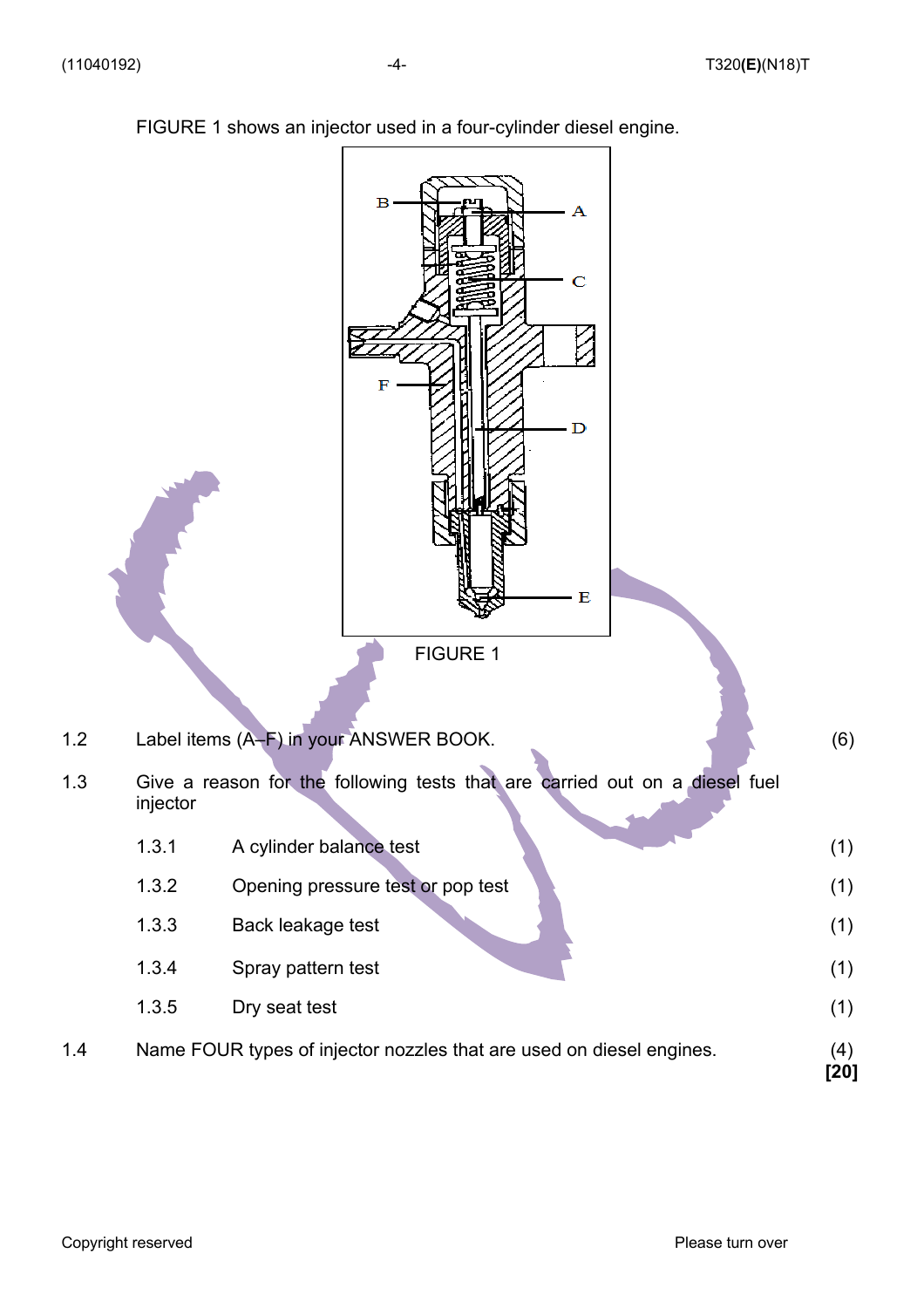#### **QUESTION 2**

|     | with hydraulic brakes.                                                                                                           | (5)<br>[20] |
|-----|----------------------------------------------------------------------------------------------------------------------------------|-------------|
| 2.5 | List the procedure to be followed when adjusting the drum brakes on trucks                                                       |             |
| 2.4 | Give THREE reasons for changing brake fluid regularly.                                                                           | (3)         |
| 2.3 | Define the term 'hygroscopic' when referring to brake fluid.                                                                     | (2)         |
| 2.2 | Give TWO reasons for replacing brake drums when the wall thickness is not<br>within limits (too thin).                           |             |
| 2.1 | Draw a neat, labelled sectional view of a double-piston wheel cylinder that is<br>used on hydraulic rear-wheel brakes of trucks. | (8)         |

### **QUESTION 3**

FIGURE 2 shows a pinion used in a final drive.



| 3.1 | Label items (A-E) in your ANSWER BOOK.                                                                                    | (5)         |
|-----|---------------------------------------------------------------------------------------------------------------------------|-------------|
| 3.2 | State the purpose of the pinion depth-adjustment shims.                                                                   | (2)         |
| 3.3 | State where the pinion preload-adjustment shims are fitted on the final drive.                                            | (2)         |
| 3.4 | State the purpose of the pinion preload-adjustment shims.                                                                 | (2)         |
| 3.5 | Give TWO reasons for the use of a final drive on a vehicle.                                                               | (2)         |
| 3.6 | Draw TWO neat sketches of a built-up banjo-type differential housing and a<br>banjo-type differential housing.            | (5)         |
| 3.7 | Name TWO advantages of the overslung worm and wheel final drive<br>compared to the underslung worm and wheel final drive. | (2)<br>[20] |